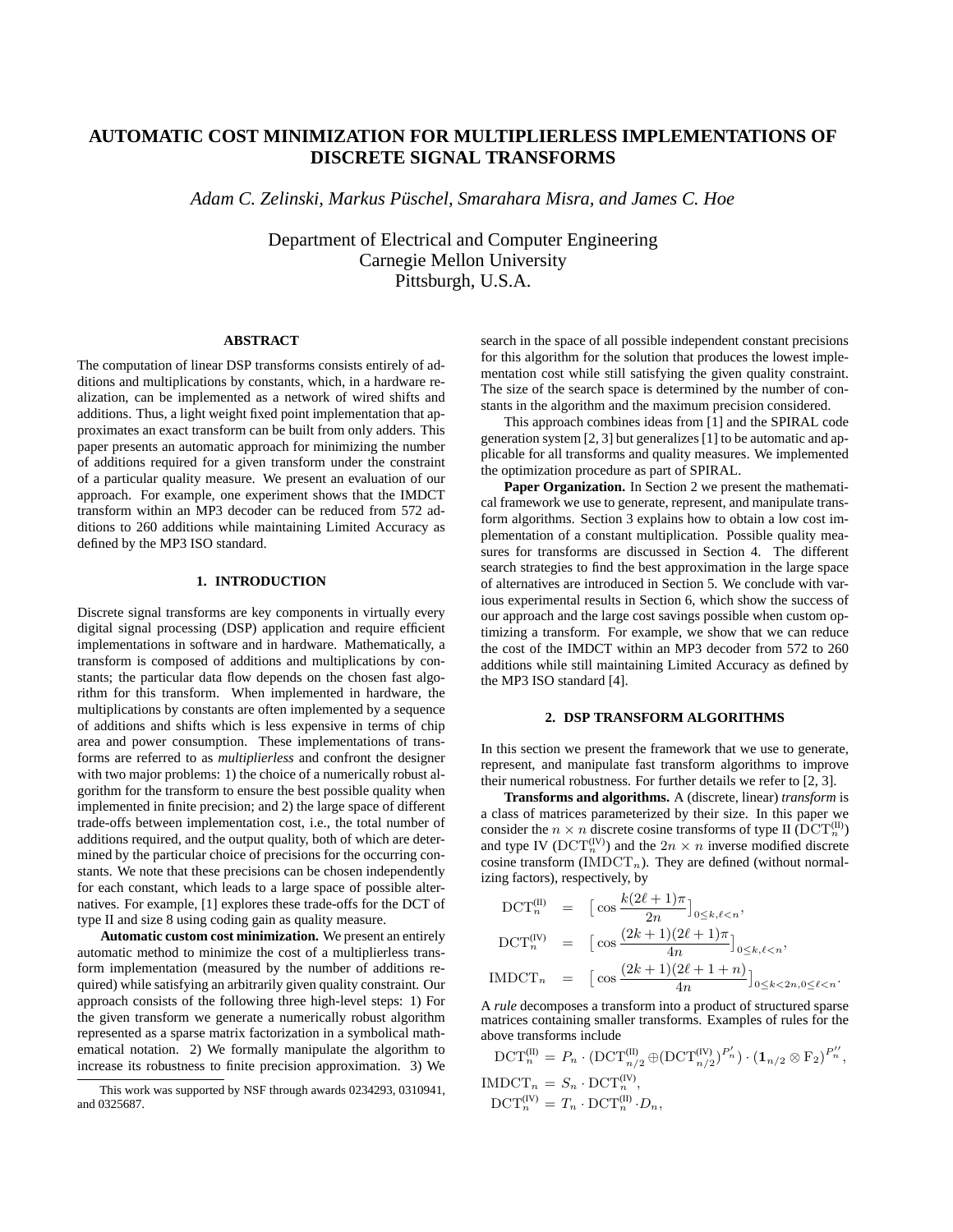and many others. The symbols  $P_n, P'_n, P''_n$  denote permutation matrices,  $D_n$  a diagonal matrix,  $S_n, T_n$  certain sparse matrices,  $F_2 = \begin{bmatrix} 1 & 1 \\ 1 & -1 \end{bmatrix}$ , and  $\mathbf{1}_n$  the  $n \times n$  identity matrix. The exact form is not given due to lack of space. Further, ⊕ denotes the direct sum and ⊗ the tensor or Kronecker product of matrices, defined by

$$
A \oplus B = \begin{bmatrix} A \\ B \end{bmatrix}, A \otimes B = [a_{k,\ell} \cdot B], A = [a_{k,\ell}].
$$

Recursive application of rules until all occurring transforms are fully expanded yields a *formula* that represents an algorithm for the original transform. An example of a formula is

$$
DCT_8^{(II)} = \n\begin{array}{l} [(2,5)(4,7)(6,8),8] \cdot (\mathrm{diag}(1,\frac{1}{\sqrt{2}}) \oplus R_{\frac{3}{8}\pi} \oplus R_{\frac{15}{16}\pi} \oplus R_{\frac{21}{16}\pi})\\ \n\cdot [(2,4,7,3,8),8] \cdot ((DFT_2 \otimes 1_3) \oplus 1_2) \cdot (1_4 \oplus R_{\frac{3}{4}\pi} \oplus 1_2)\\ \n\cdot [(2,3,4,5,8,6,7),8] \cdot (1_2 \otimes ((DFT_2 \oplus 1_2)\\ \n\cdot [(2,3),4] \cdot (1_2 \otimes DFT_2))) \cdot [(1,8,6,2)(3,4,5,7),8],\n\end{array}
$$

which represents Chen's DCT algorithm [5]. We used the following additional notation:  $[\sigma, n]$  is an  $n \times n$  permutation matrix for the permutation  $\sigma$  given in cycle notation, e.g.,  $\sigma = (1, 3, 2)$  signifies the mapping  $1 \rightarrow 3 \rightarrow 2 \rightarrow 1$ ;  $diag(a_1, \ldots, a_n)$  represents a diagonal matrix with diagonal  $a_1 \ldots, a_n$ ; and

$$
R_{\alpha} = \begin{bmatrix} \cos \alpha & \sin \alpha \\ -\sin \alpha & \cos \alpha \end{bmatrix}
$$

is a rotation matrix for angle  $\alpha$ .

**SPIRAL.** The above framework is the foundation for the code generation system SPIRAL [2, 3]. For a given transform, SPI-RAL generates one out of many possible formulas (arising from different choices of rules upon expansion), translates it into code, measures its runtime, and, in a feedback loop, triggers the generation of different formulas, thus *searching* for the best match between algorithm and target platform. SPIRAL provides us with the infrastructure to generate algorithms of a desired structure, to formally manipulate them, to translate them into code, and to evaluate their quality, e.g., in the context of an application.

**Numerical robustness and lifting steps.** In a multiplierless implementation of a transform, every constant multiplication in the chosen algorithm is replaced by a fixed point approximation. Thus it is important to choose a numerically robust algorithm for implementation. We ensure robustness by 1) generating for the given transform an algorithm based on rotations (as in Chen's DCT algorithm above); and 2) expanding the rotations into lifting steps as explained below.

A lifting step is a  $2 \times 2$  matrix of the form

$$
\begin{bmatrix} 1 & a \\ 0 & 1 \end{bmatrix}
$$
 or 
$$
\begin{bmatrix} 1 & 0 \\ a & 1 \end{bmatrix}
$$
.

Lifting steps have the following properties which make them a desirable algorithmic structure for fixed point implementations. 1) A lifting step is invertible, independent of the contained constant; the inverse is again a lifting step, namely

$$
\begin{bmatrix} 1 & a \\ 0 & 1 \end{bmatrix}^{-1} = \begin{bmatrix} 1 & -a \\ 0 & 1 \end{bmatrix}, \quad \begin{bmatrix} 1 & 0 \\ a & 1 \end{bmatrix}^{-1} = \begin{bmatrix} 1 & 0 \\ -a & 1 \end{bmatrix}. \quad (1)
$$

2) Moreover, if the constant  $a$  in a lifting step is approximated to require few additions, then so does  $-a$  in the inverse.

Lifting steps can be obtained from rotations via the identity

$$
R_{\alpha} = \begin{bmatrix} 1 & u \\ 0 & 1 \end{bmatrix} \begin{bmatrix} 1 & 0 \\ v & 1 \end{bmatrix} \begin{bmatrix} 1 & u \\ 0 & 1 \end{bmatrix},
$$
 (2)

where  $u = \tan(\alpha/2)$  and  $v = -\sin \alpha$ . We analyze (2) for robustness with respect to approximation of the occurring constants. Assume we replace the first occurrence of u in (2) by  $\tilde{u} = u + \epsilon$ . Elementary calculation shows that for the obtained matrix  $\overline{R}_{\alpha}$ ,

$$
\widetilde{R}_{\alpha}=R_{\alpha}+\begin{bmatrix}-\epsilon\sin\alpha & \epsilon\cos\alpha\\ 0 & 0\end{bmatrix},
$$

i.e., the error is not magnified. A similar observation holds for the second occurrence of u in (2). Replacing v by  $\tilde{v} = v + \epsilon$  gives a very different result, namely

$$
\widetilde{R}_{\alpha}=R_{\alpha}+\left[\begin{matrix}\epsilon\tan(\alpha/2) & \epsilon\tan^2(\alpha/2)\\ \epsilon & \epsilon\tan(\alpha/2)\end{matrix}\right],
$$

i.e., the error magnifies if  $|\tan(\alpha/2)| > 1$  or  $\alpha \in [\pi/2, 3\pi/2]$ . These angles can be avoided in an algorithm at no arithmetic cost by the manipulation

$$
R_\alpha=R_{\alpha-\pi/2}\cdot R_{\pi/2}=R_{\alpha-\pi/2}\cdot \begin{bmatrix}0&1\\-1&0\end{bmatrix}
$$

.

**Summary.** In preparation to developing a multiplierless approximation of a transform algorithm, we 1) generate an algorithm based on rotations; 2) formally manipulate the angles to assure  $\alpha \notin [\pi/2, 3\pi/2]$ ; and 3) expand the rotations into lifting steps.

#### **3. MULTIPLIERLESS IMPLEMENTATIONS**

In this section we provide the necessary background for multiplierless implementations and, in particular, for multiplications by fixed point constants.

**Multiplierless implementation.** In a multiplierless implementation of a transform algorithm, the occurring constants  $c$  are replaced by a fixed point approximation

$$
c \approx k/2^n,
$$

where  $n$  denotes the number of fractional bits. The multiplication by a fixed point number  $c$ , in turn, can be implemented by additions and shifts. For example  $y = 1.01 \cdot x$  may become  $y = x + (x \gg 2)$ , costing one addition and one shift. To the first order, the hardware cost of such an implementation is dominated by the cost of additions, since fixed shifts are simply wiring permutations in hardware. Given a transform  $T$  and an algorithm for  $T$ , reducing the precision of the multiplicative constants in this algorithm yields an approximate algorithm representing an approximation  $\tilde{T}$  of  $T$ . Our goal is to find the approximation with the lowest cost that still satisfies a user-specified measure of quality.

**Multiplication Methods**. Different methods exist to realize a multiplication by a constant using additions and shifts. We briefly discuss two standard methods before presenting a third *addition chain* method employed in our approach. For the sake of clarity, we restrict the discussion below to multiplications by fixed point constants between 0 and 1 with  $n$  fractional bits, which are represented as a sequence of binary digits  $c = 0.b_1b_2....b_{n-1}b_n$  where  $b_i \in \{0, 1\}$ . Thus, the product of c and x can be computed as

$$
c \cdot x = \sum_{i=1}^{n} b_i 2^{-i} x.
$$

Hence, if the binary representation of  $c$  has  $k$  non-zero digits, the direct method of multiplication corresponds to summing  $\vec{k}$  shifted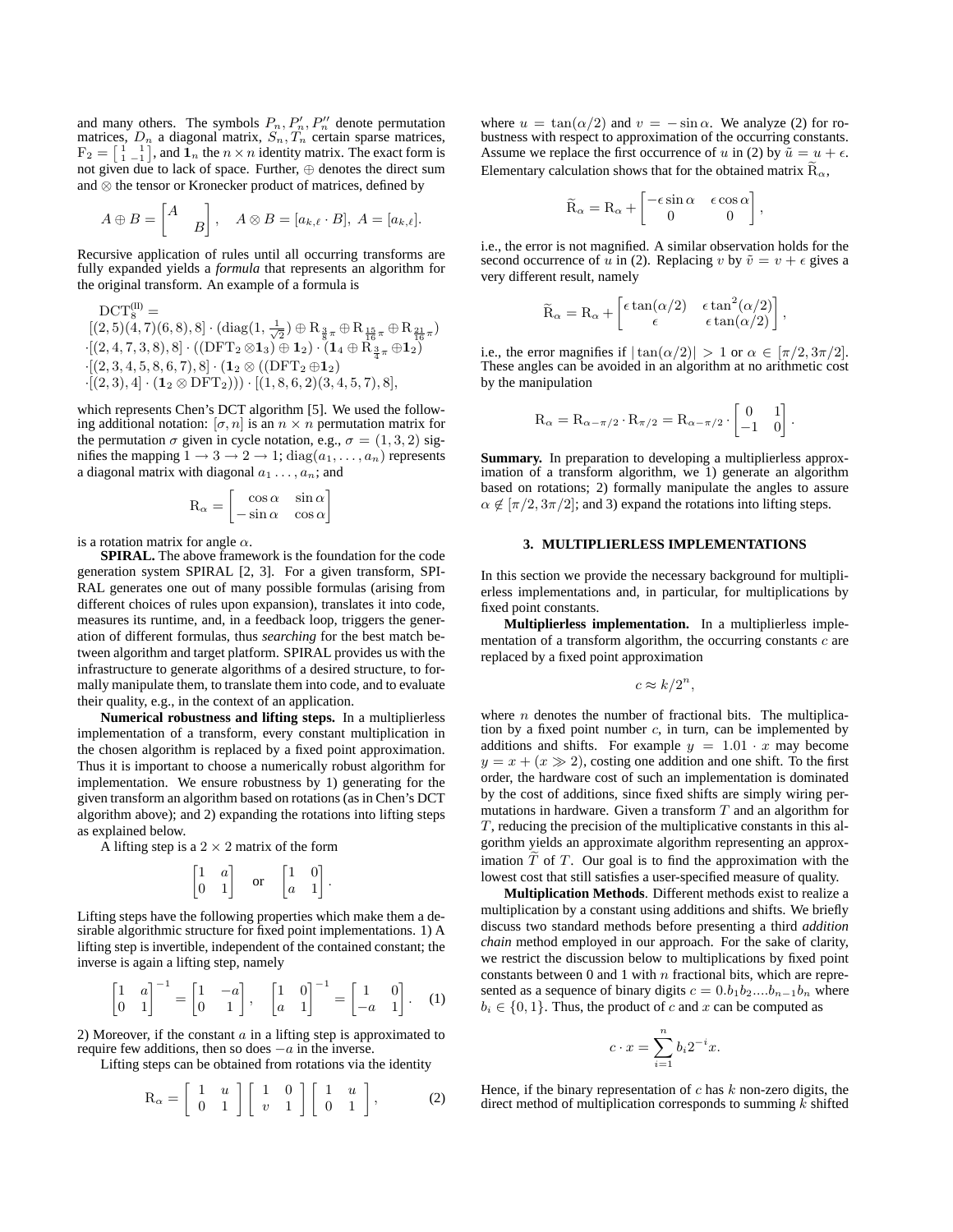versions of x (i.e.,  $2^{-i}x$  for each non-zero  $b_i$ ). The multiplication cost in terms of the number of additions is  $k - 1$ .

Signed digit (SD) recoding is commonly used, in both hardware and software, to reduce the number of additions required when multiplying by a constant [6]. An SD-recoded constant is interpreted as

$$
c = \sum_{i=0}^{n} b_i 2^{-i},
$$

where  $b_i \in \{\overline{1}, 0, 1\}$  and  $\overline{1}$  stands for -1. The most salient aspect of SD recoding is in replacing a sequence of  $s$  consecutive '1' digits in a normal binary representation by an SD sequence of  $s - 1'0'$ digits with a prefix '1' and a suffix  $\overline{1}$ ', i.e.,

$$
\dots 0\underbrace{111\dots 11}_{s}0\dots \to \dots 1\underbrace{000\dots 00}_{s-1}\overline{1}0\dots
$$

The above recoding implies that the  $s-1$  additions corresponding to the original sequence of '1' digits can be reduced to a single subtraction. A well-known algorithm exists to convert a standard binary representation into a canonical signed digit (CSD) representation such that no two consecutive digits are non-zero (i.e.,  $b_i b_{i+1} = 0$ ). This ensures that the cost of multiplying by a *n*-bit constant is less than  $n/2$  additions/subtractions.

In our approach we invoke a method based on *addition chains*. This approach differs from the above methods by potentially reusing intermediate results of the computation, e.g., later additions can use shifted results from earlier additions. For example, the addition chain to multiply x by  $c = \frac{10021}{2^{14}}$ 0.10011100100101 is

$$
s_1 = (x \gg 14) + (x \gg 12)
$$
  
\n
$$
s_2 = (x \gg 6) - s_1
$$
  
\n
$$
s_3 = (s_1 \ll 11) - s_2
$$
  
\n
$$
s_4 = (x \gg 9) + s_3
$$

In this example, the addition chain method only requires 4 additions; in contrast, the direct method requires 6 additions and the CSD method requires 5 additions.

It has been shown empirically that at most 5 additions are needed to multiply  $x$  by any constant representable by up to 19 bits [6]. Unfortunately, finding the optimal addition chain of a given constant has been proven to be NP-hard [7]. In our approach, we employ an approximate algorithm based on dynamic programming  $[8]$ . Out of the  $2^{19}$  constants representable in 19 bits, this near-optimal algorithm only requires more than 5 additions for 225 constants and in the worst case requires 7 additions.

#### **4. QUALITY MEASURES**

When minimizing the cost of a transform algorithm via approximation, it is important that the *quality* of the algorithm is maintained. Clearly, the measure of quality and an acceptable threshold depends on the application context and ultimately has to be chosen by the user.

We consider two types of quality measures, which are discussed below, and introduce the measures we have used in our experiments (presented in Section 6). As before, a transform is denoted by  $T$ , and an approximation by  $T$ .

**Model based**. These quality measures evaluate the quality of an approximate transform based on a mathematical model, independent of any application context. An example is coding gain, which assesses the compression quality of a transform with respect to an input model and is defined as:

$$
C_g = 10\log_{10}\frac{\sigma_x^2}{(\prod_{i=0}^{M-1}\sigma_{x_i}^2||f_i||^2)^{\frac{1}{M}}}
$$

where M is the number of subbands,  $\sigma_x^2$  the variance of the input,  $\sigma_{x_i}^2$  the variance of the *i*-th subband, and  $||f_i||^2$  the norm of the  $i$ -th synthesis filter [1]. As in [1], we evaluate an approximation of the  $DCT^{(II)}$  assuming an  $AR(1)$  model with zero-mean and correlation  $\rho = 0.95$ . The coding gains of the DCT<sup>(II)</sup> and the 8point Karhunen-Loeve Transform (KLT) are 8.8259 dB and 8.8462 dB, respectively.

**Application based**. The most accurate but also most timeconsuming way to evaluate the quality of an approximate transform  $\tilde{T}$  is to insert  $\tilde{T}$  into the respective application and measure the application's overall quality. In our experiments, we considered two applications, an MP3 decoder [9] and a JPEG decoder [10], and their application-level quality metrics.

- The MP3 ISO standard prescribes a compliance test based on the decompression of a reference bitstream [4]. Depending on the root-mean-square difference between a MP3 decoder's output and the reference decoded output, a MP3 decoder is classified as Non-Compliant, Limited Accuracy (LA) or Fully Compliant.
- A commonly used quality measure for JPEG compression is the Peak Signal-to-Noise Ratio (PSNR) of a compressed and then decompressed reference image relative to the original uncompressed input image. In practice, a  $PSNR \geq 30$  dB is considered acceptable in many imaging applications.

## **5. OPTIMIZATION THROUGH SEARCH**

For a given exact algorithm, there exists a variety of approximated implementations—where the precision of the multiplicative constants has been individually varied—that can be searched to find a low-cost, high-quality trade-off. In this section, we describe three search strategies that we implement in our automatic optimization approach. Using the framework discussed thus far, we can address two complementary optimization problems involving cost and quality. First, for a transform  $T$ , we can minimize the number of additions needed in an approximate implementation  $T$ to satisfy a quality threshold. Conversely, given an upper bound on the number of additions allowed, we can maximize the quality achievable by an approximate implementation. This paper focuses on the former problem, but our approach and conclusions can be extended to both optimizations.

**Search Space**. Given an algorithm comprised of k n-bit constants, there are  $n^k$  possible ways to choose the individual bitwidth of the k constants. However, not all  $n^k$  configurations are meaningful. Our addition chain example of multiplying  $x$  by the constant 0.10011100100101 requires just four additions. For this 14 bit constant, at most five bitwidth settings need to be considered, namely the five most precise approximations of C corresponding to exactly 0, 1, 2, 3 and 4 additions. Based on [6], we know that an exhaustive search for an algorithm with 19-bit constants would require evaluating at most  $6^k$  configurations. Unfortunately, this means an exhaustive search is infeasible for sizes of interest. For example, a  $DCT^{(II)}$  of size 32 requires at least 80 multiplications.

**Search Strategy**. To cover the extremely large search space efficiently, we implemented three search strategies, described below in increasing order of complexity.

• **Global Search**. Our fastest search strategy adjusts the bit width of *all* constants in a transform by the same amount. Starting